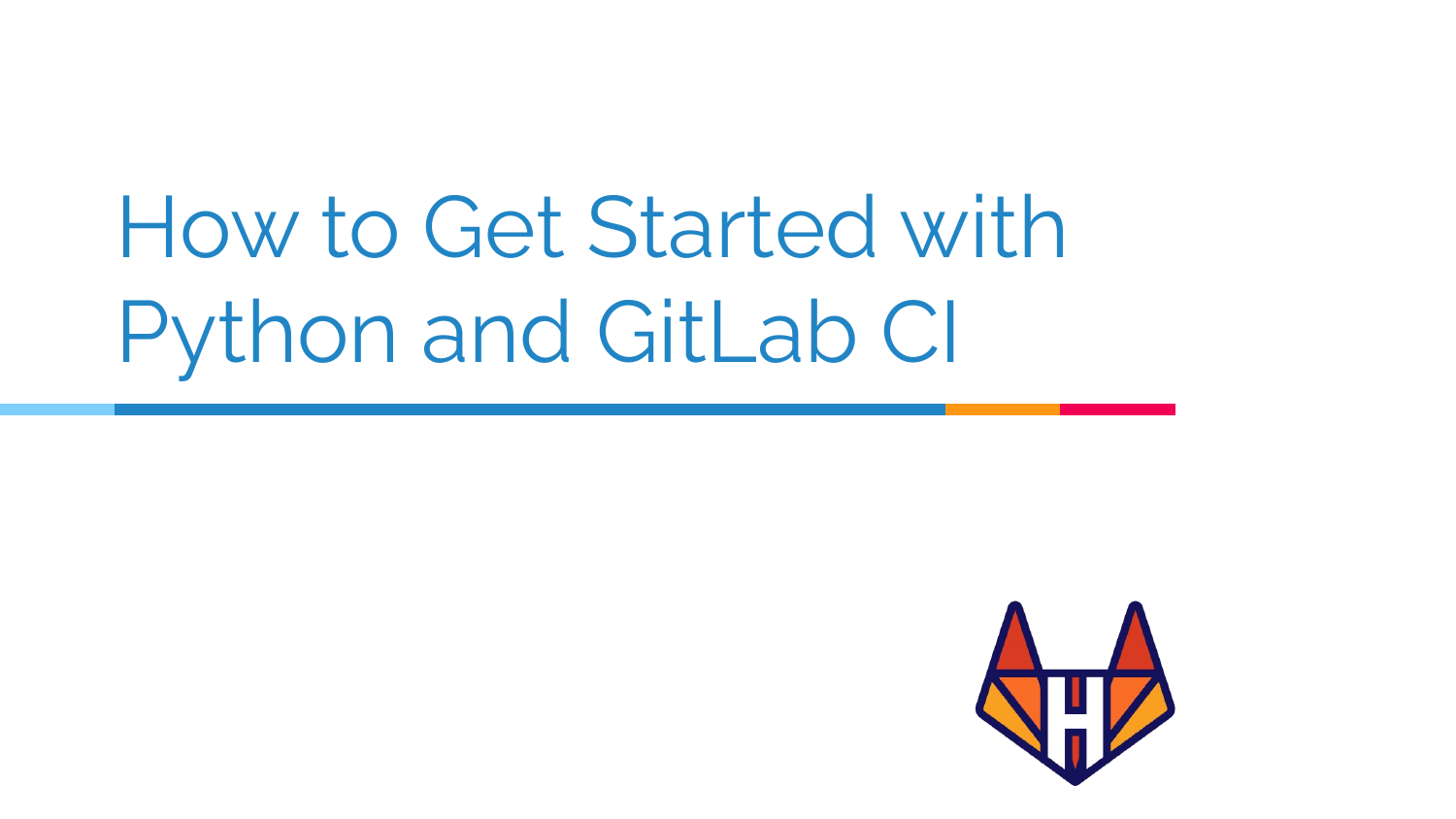# Hello! **I'm Mario García**

GitLab Hero

Twitter: @mariogmd

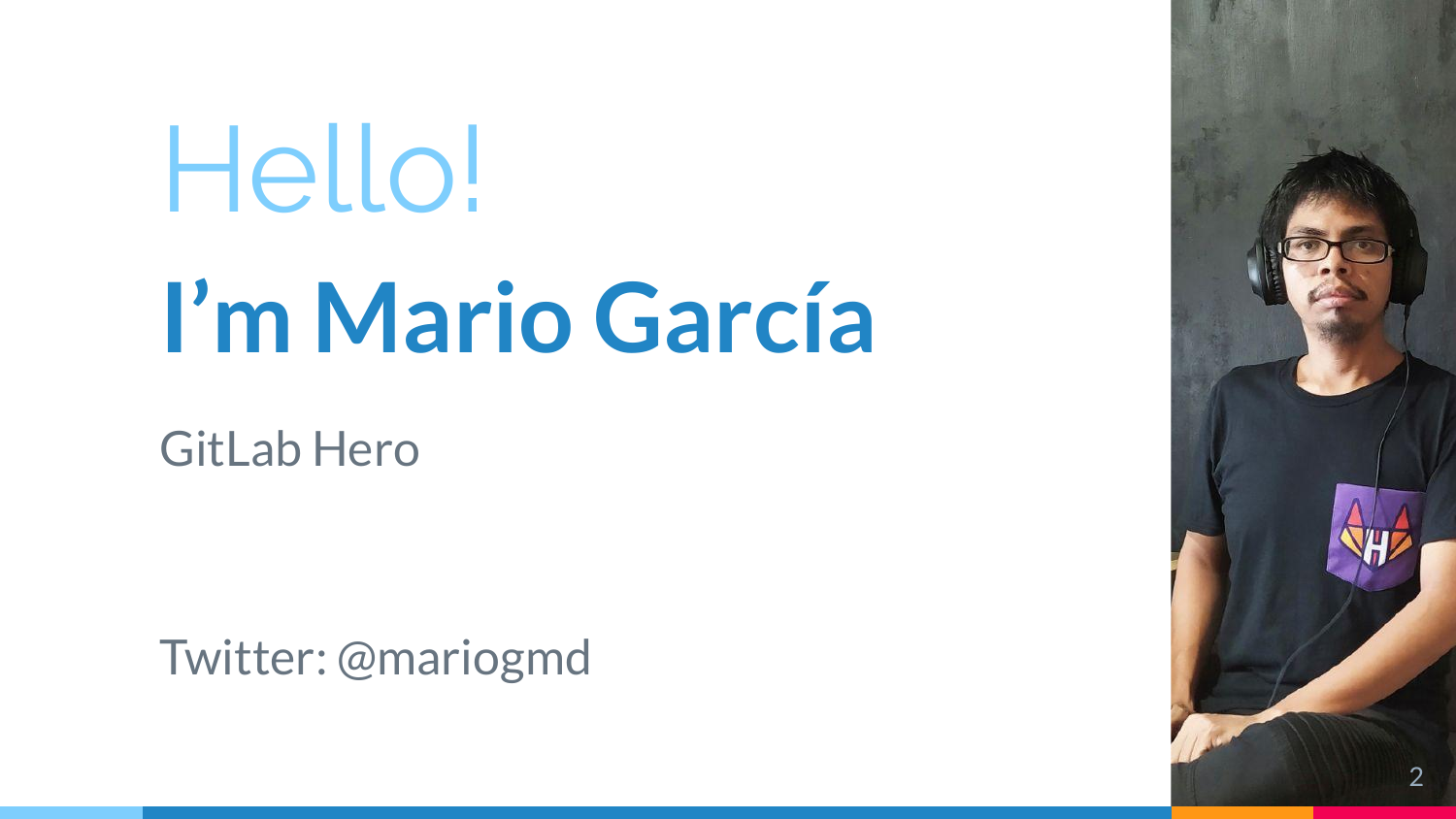# 1. Python + Rust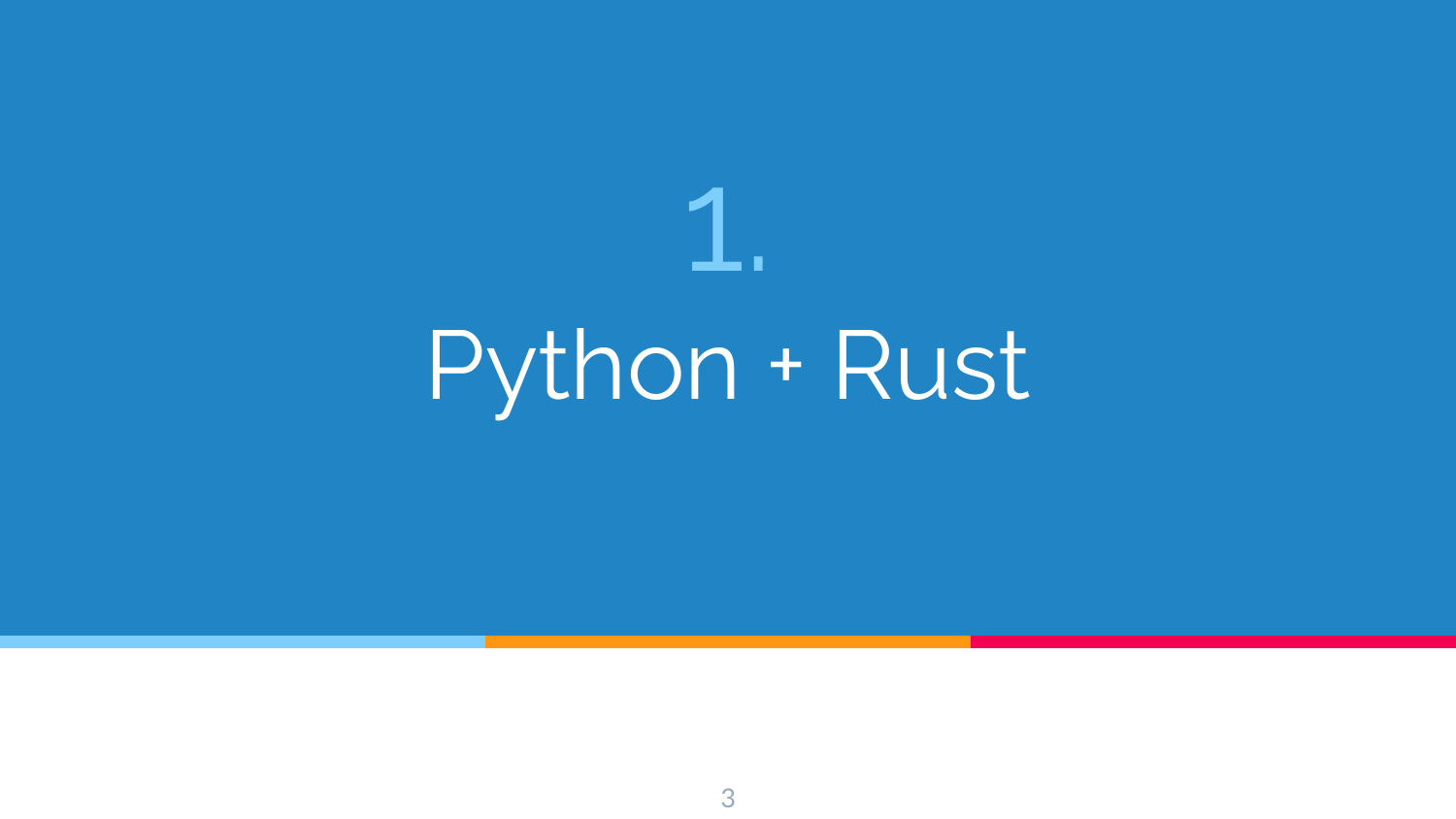## Web Apps with Python and Rust

Building apps with both technologies

- Using Rust for writing native Python modules
- ▷ Running Python code from a Rust binary

Rust crates available

- ▷ CPython
- PyO<sub>3</sub>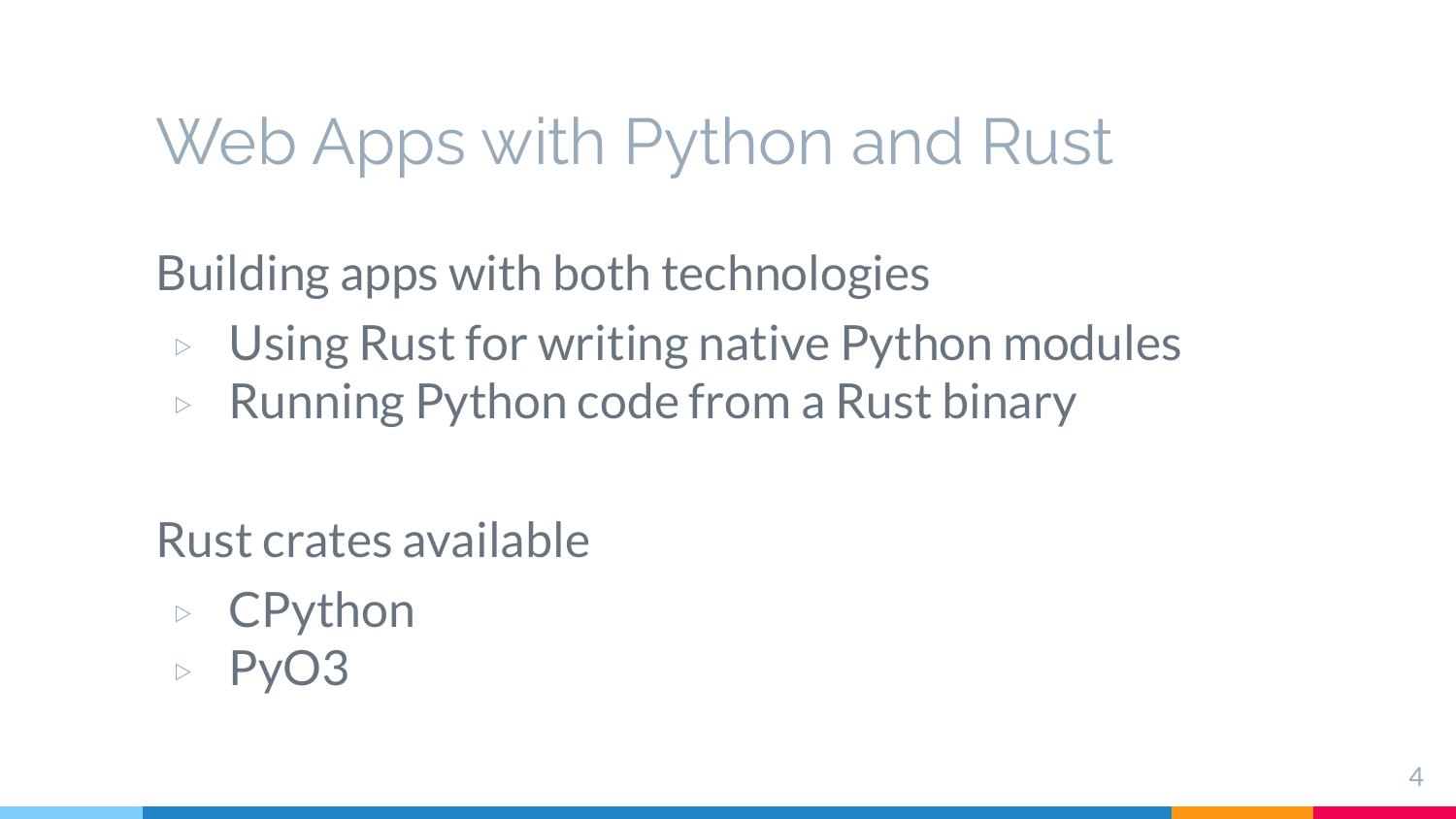# 2. Local Dev Environment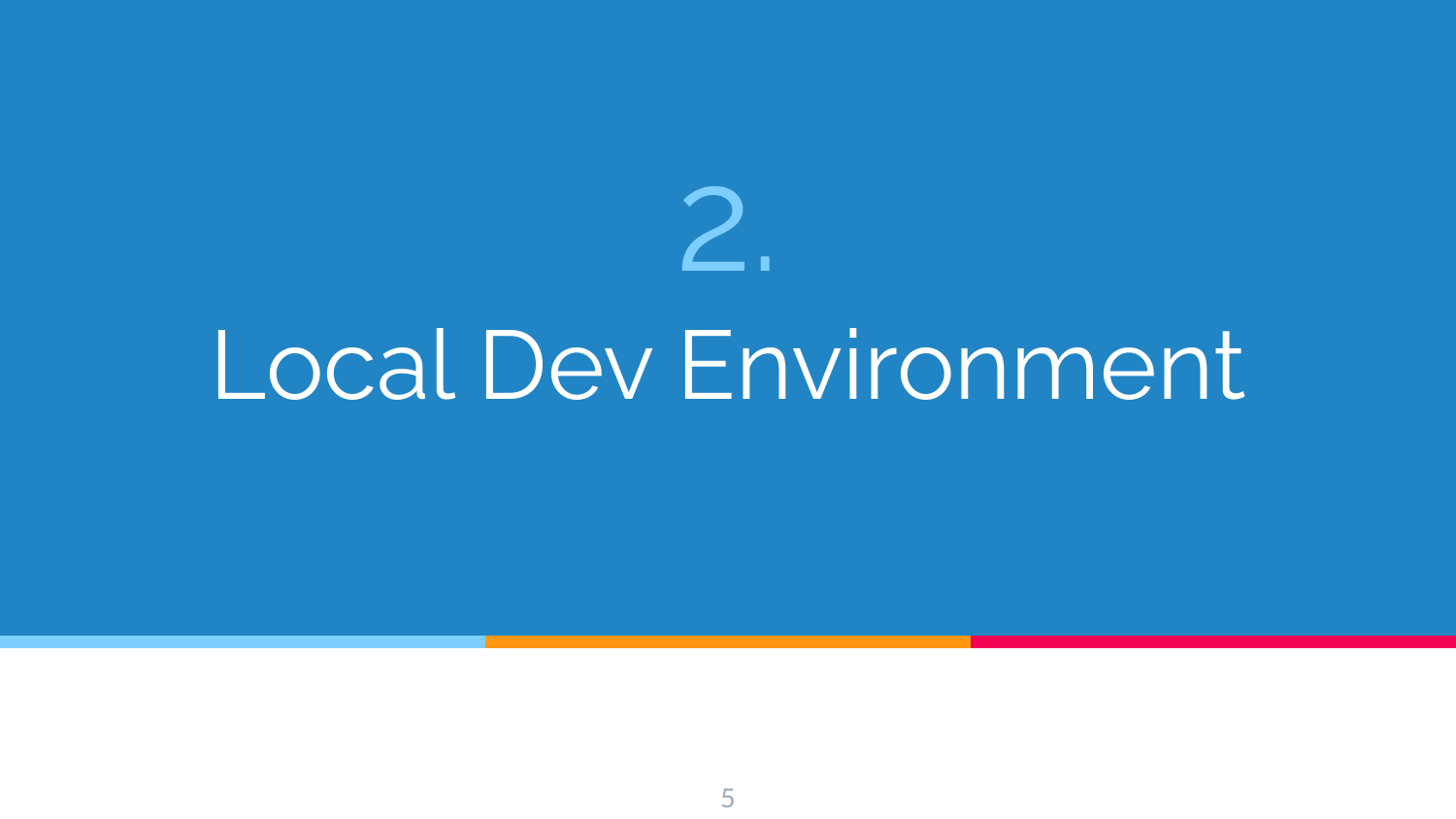## Install Rust and Python

Installing Python

- ▷ Download from **python.org/downloads**
- $\triangleright$  From the repositories (Linux)
- ▷ Using pyenv
	- $\circ$  Build Python with --enable-shared  $\rightarrow$ **github.com/pyenv/pyenv/wiki**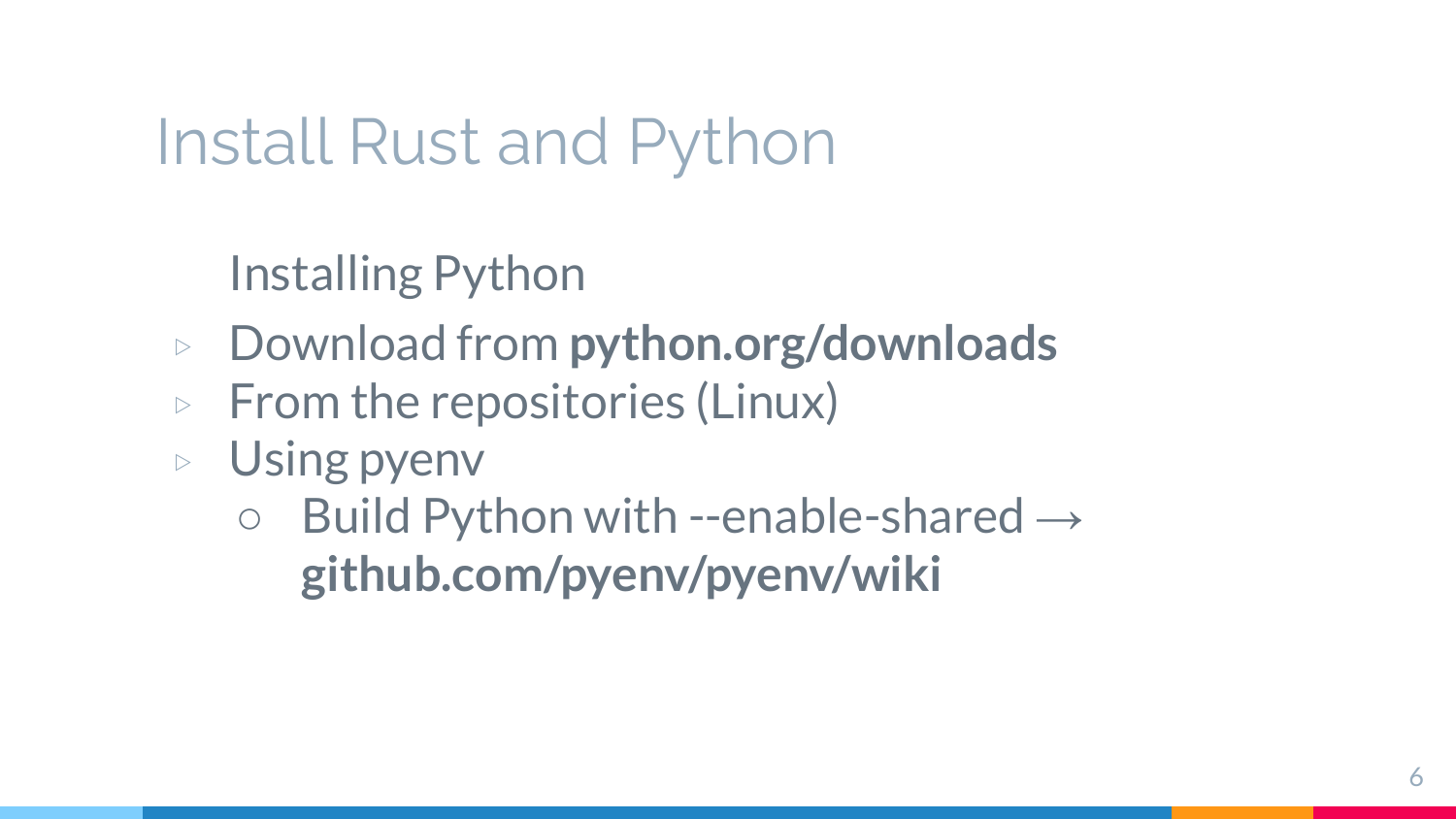Install Rust and Python

Installing Rust

▷ Using rustup → **rustup.rs**

rustup install stable/beta/nightly

Using Docker

- ▷ Custom Docker image
	- Python, Rust and development tools **■ gitlab.com/mattdark/docker-rust-python**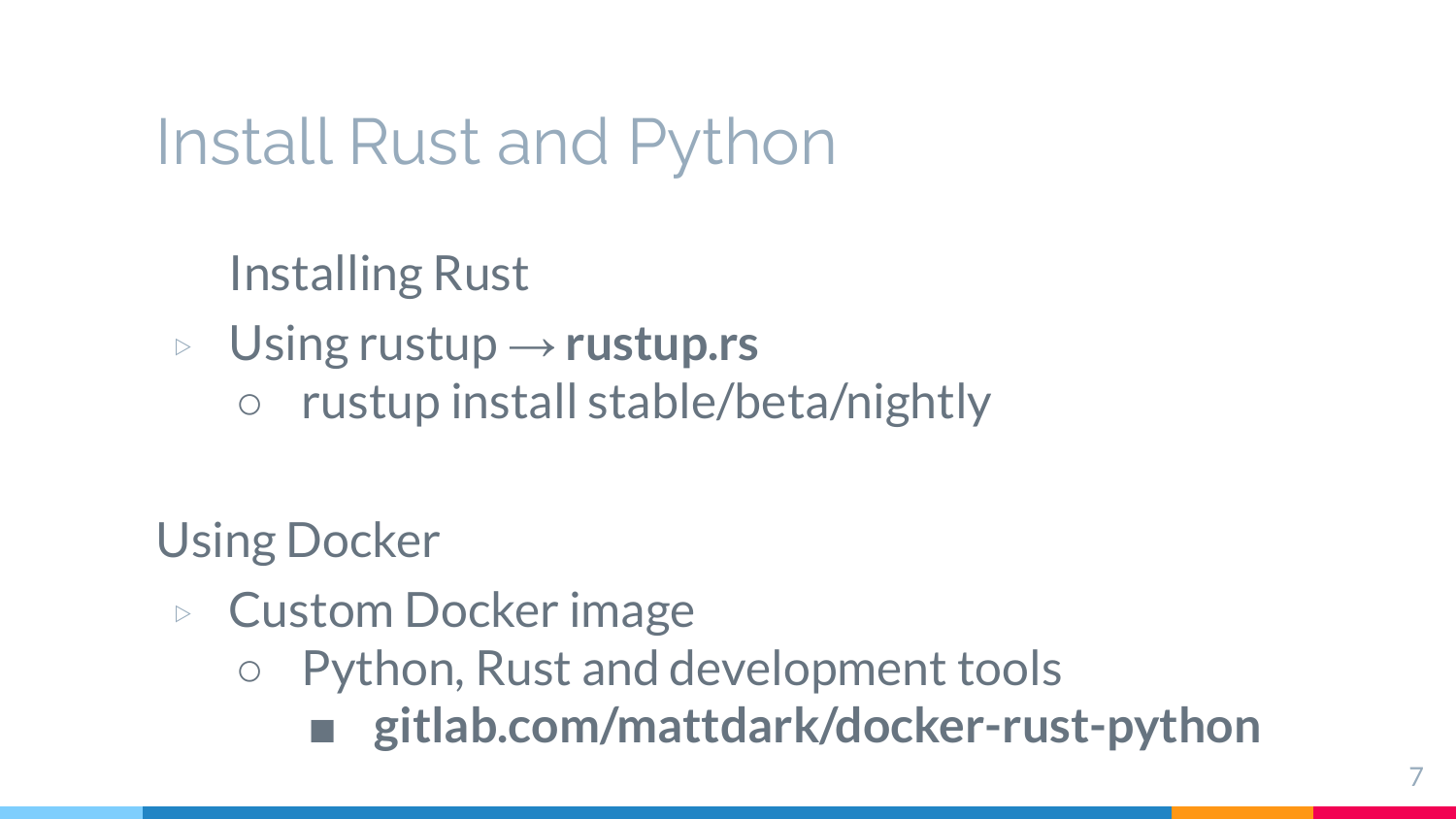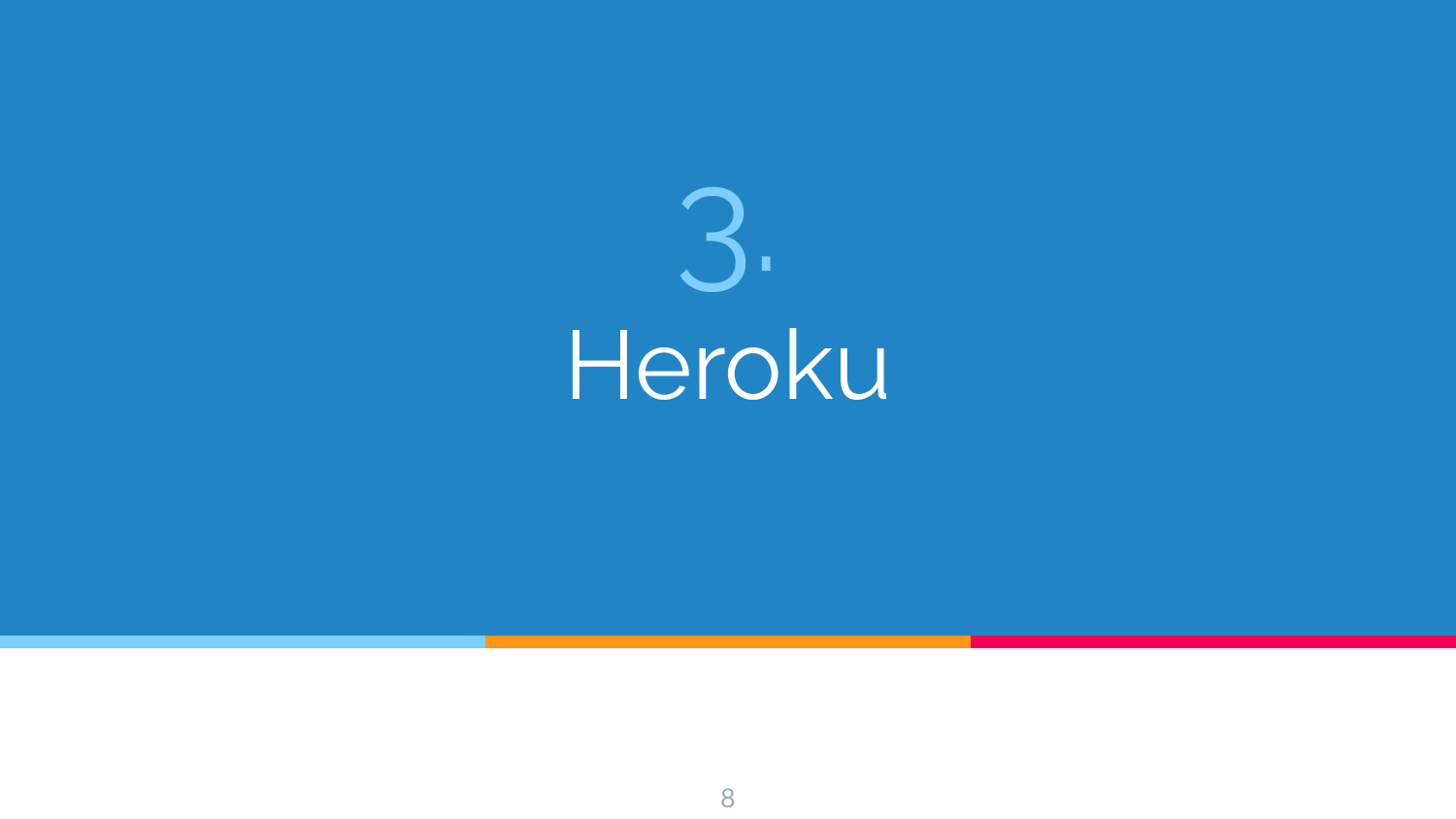## Python Support

## ▷ Official buildpack for Python

- Dependencies
	- requirements.txt
	- Pipfile
- Startup configuration
	- Procfile
- Python runtime
	- runtime.txt
- $\triangleright$  Buildpack with support for Poetry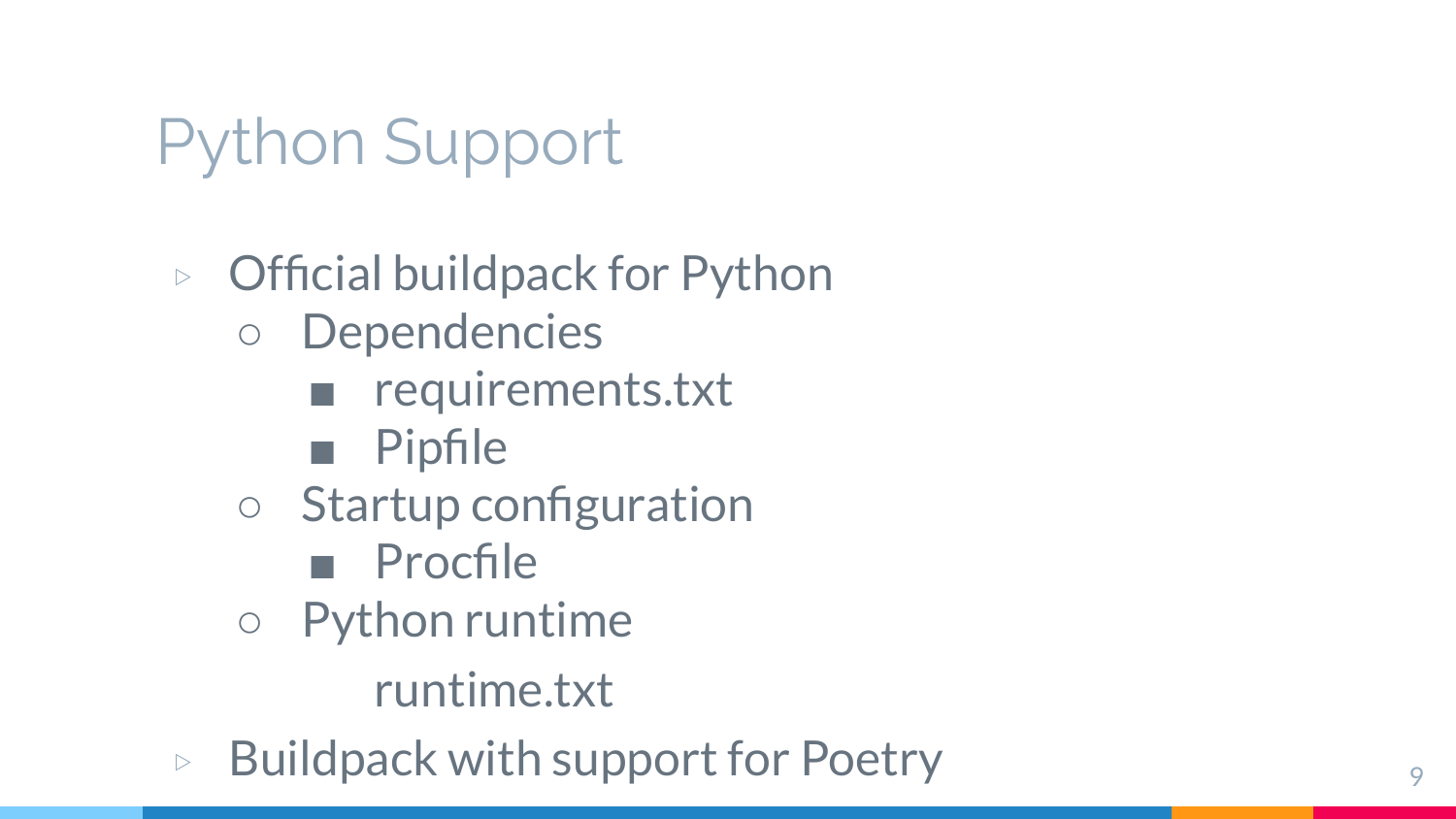## Rust Support

## ▷ Community buildpack for Rust

- Dependencies
	- Cargo.toml
- Startup configuration
	- Procfile
- Rust toolchain
	- **RustConfig**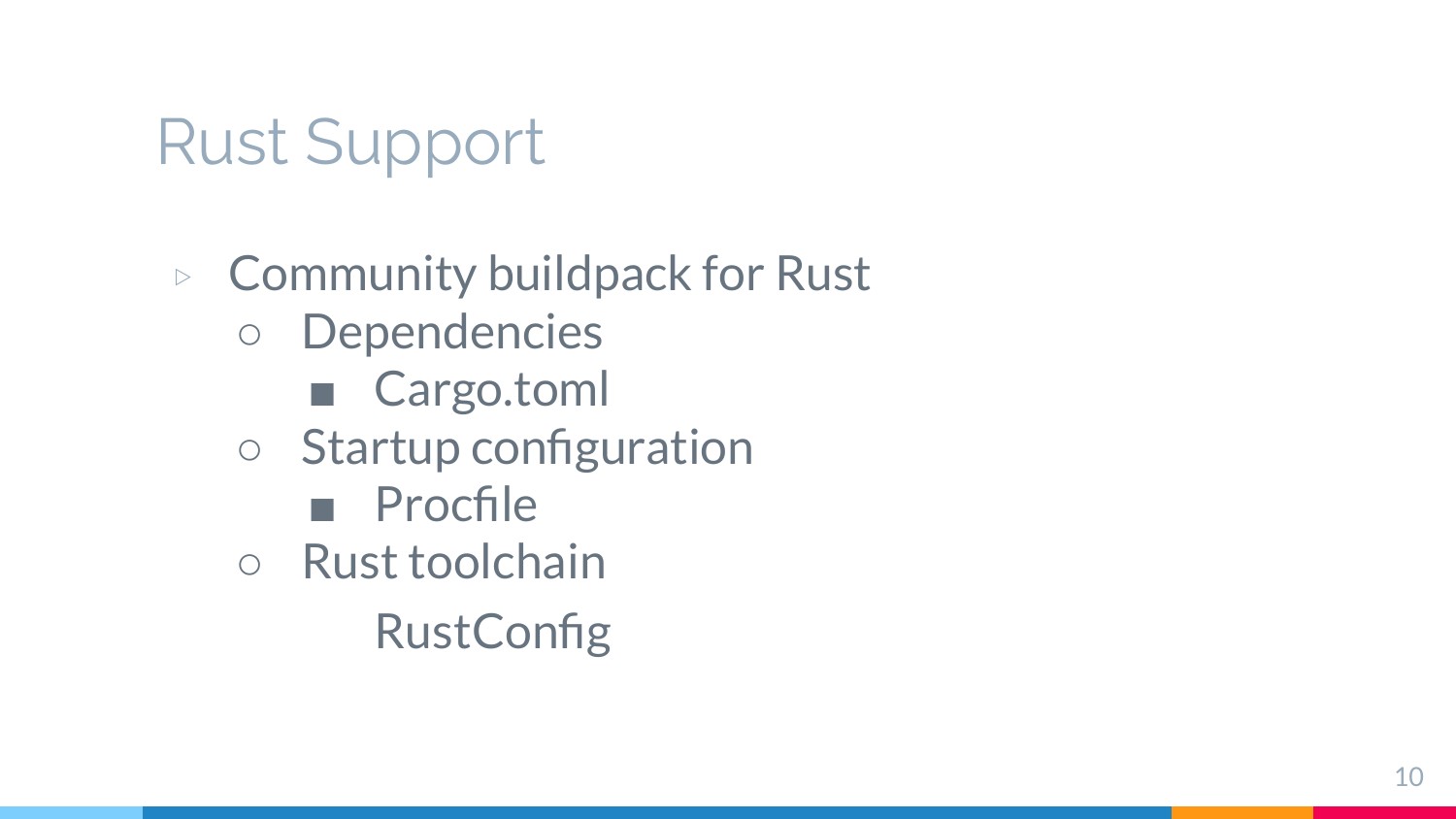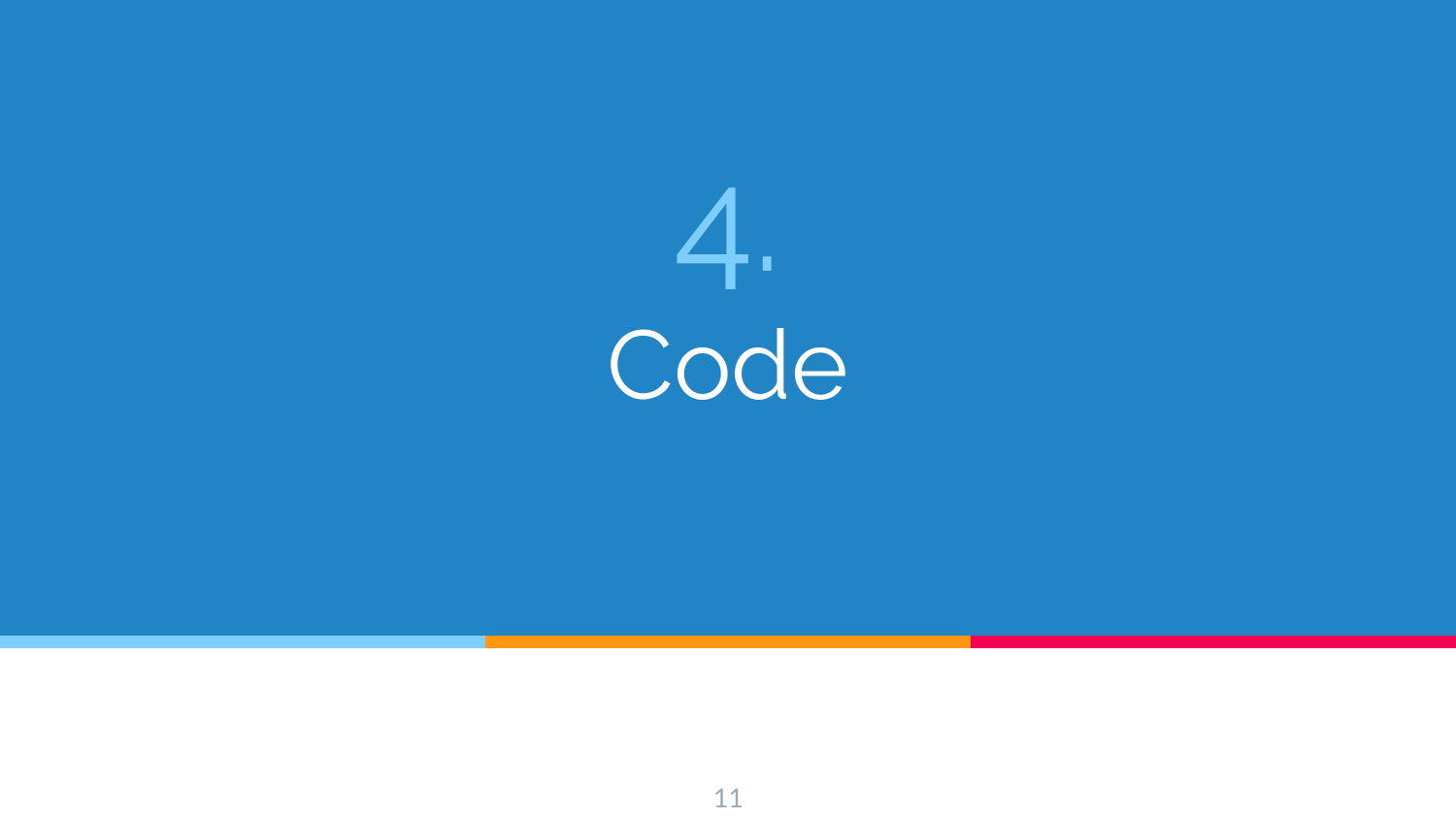- $\triangleright$  A web app built with Rust that has access to a Firebase database
	- Using Python library to connect to Firebase

gitlab.com/mattdark/rust-python-demo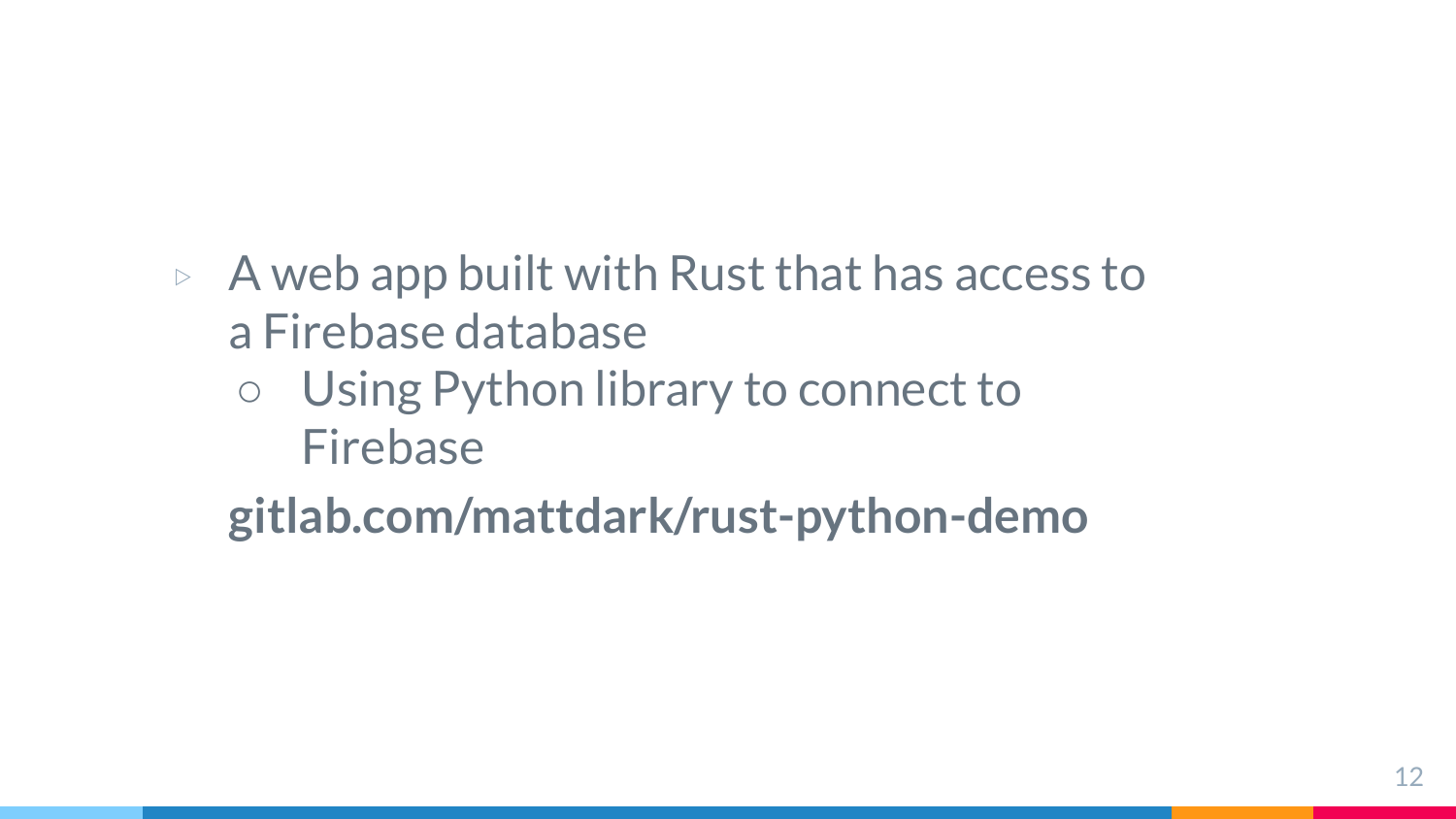# CI for Python & Rust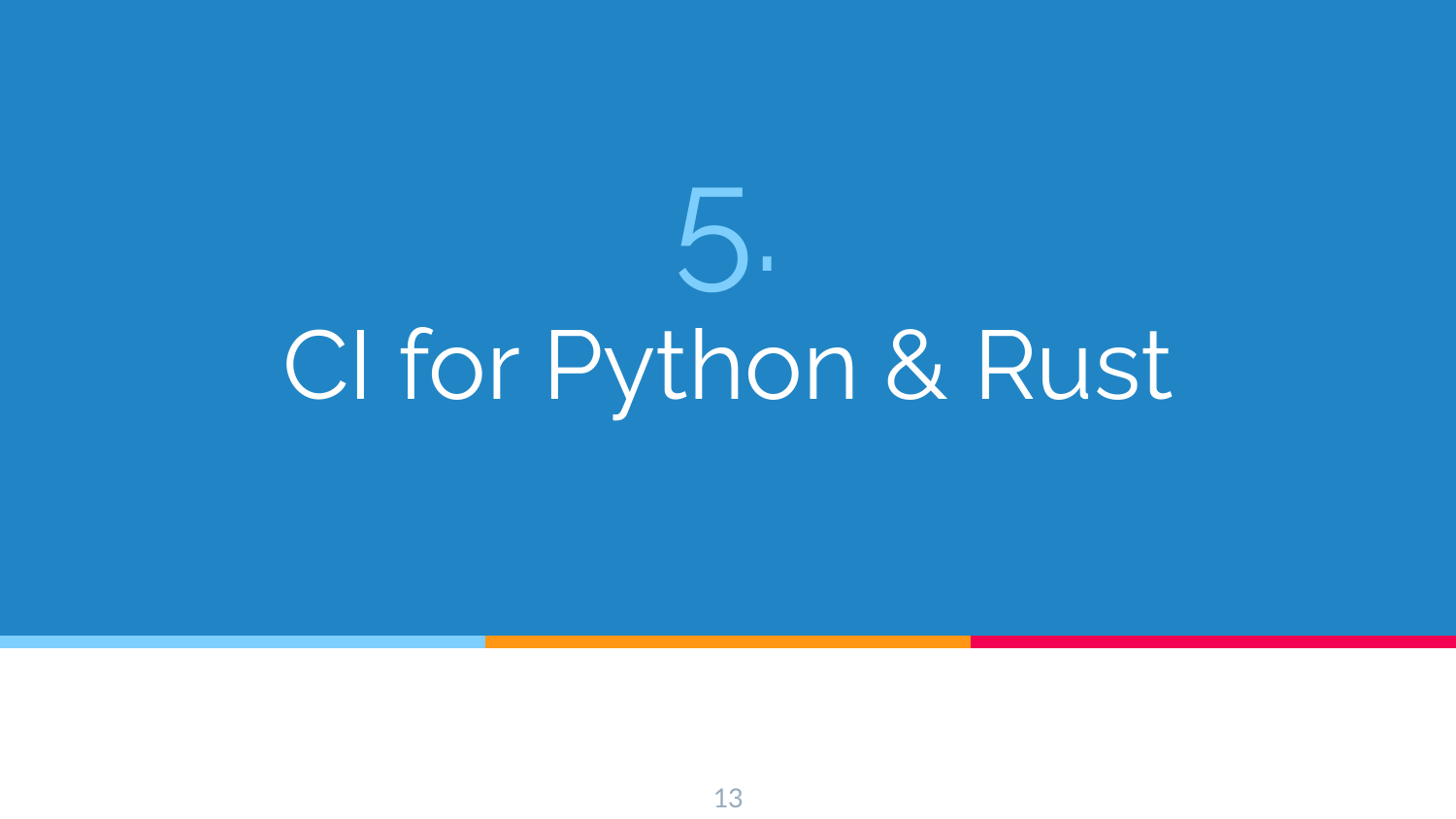CI Configuration - Python

- ▷ Procfile
	- web: gunicorn app:app
- ▷ Dependencies
	- pyproject.toml
	- requirements.txt
- ▷ runtime.txt
	- python-3.8.6
- ▷ .gitlab-ci.yml

**gitlab.com/mattdark/python-blog**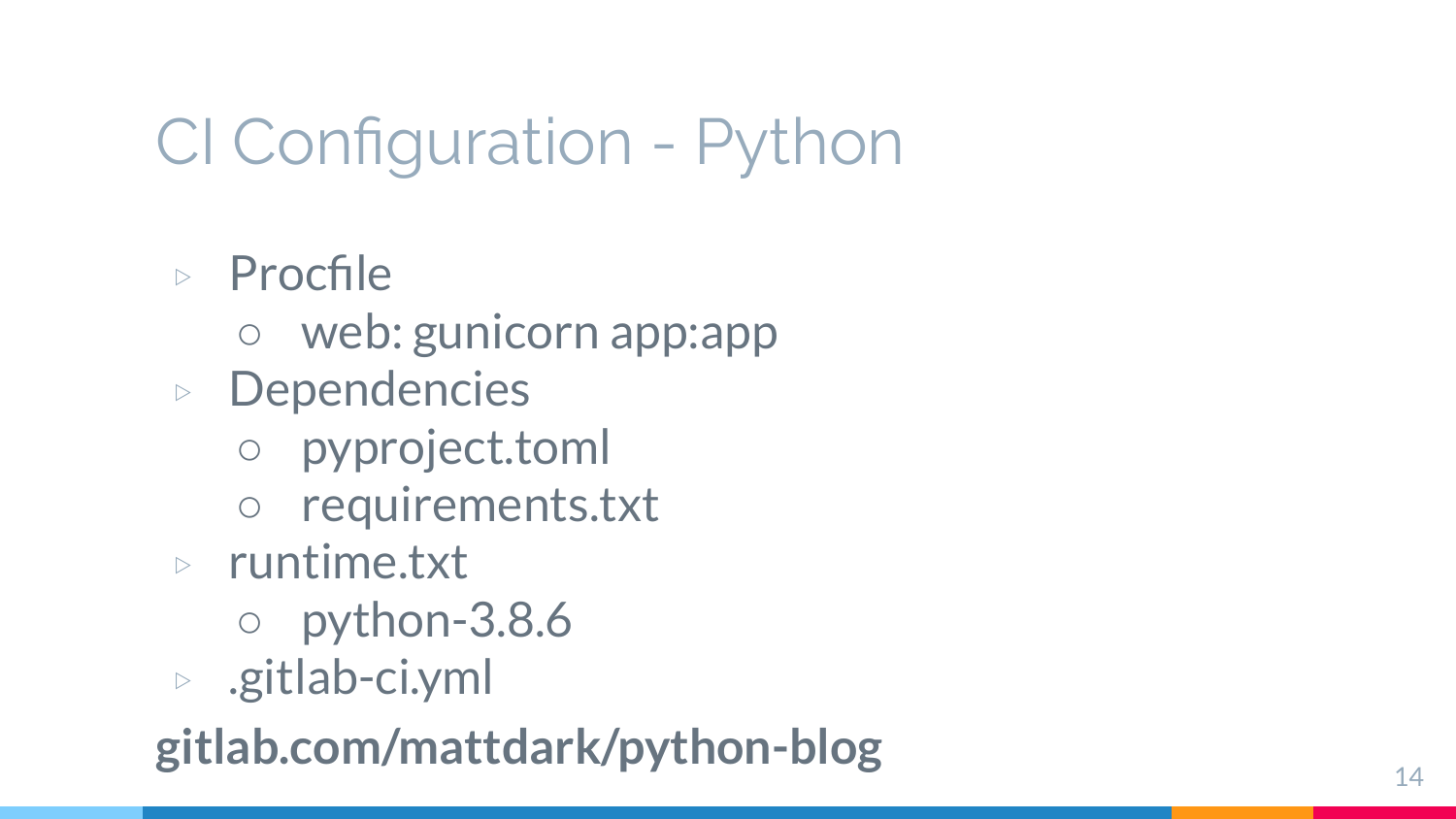## CI Configuration - Rust

## ▷ Procfile

- web: ROCKET\_PORT=\$PORT ROCKET\_ENV=prod ./target/release/app
- ▷ Dependencies
	- Cargo.toml
- ▷ RustConfig
	- VERSION=stable/beta/nightly
- ▷ Rocket.toml
- ▷ .gitlab-ci.yml

## **gitlab.com/mattdark/python-blog** <sup>15</sup>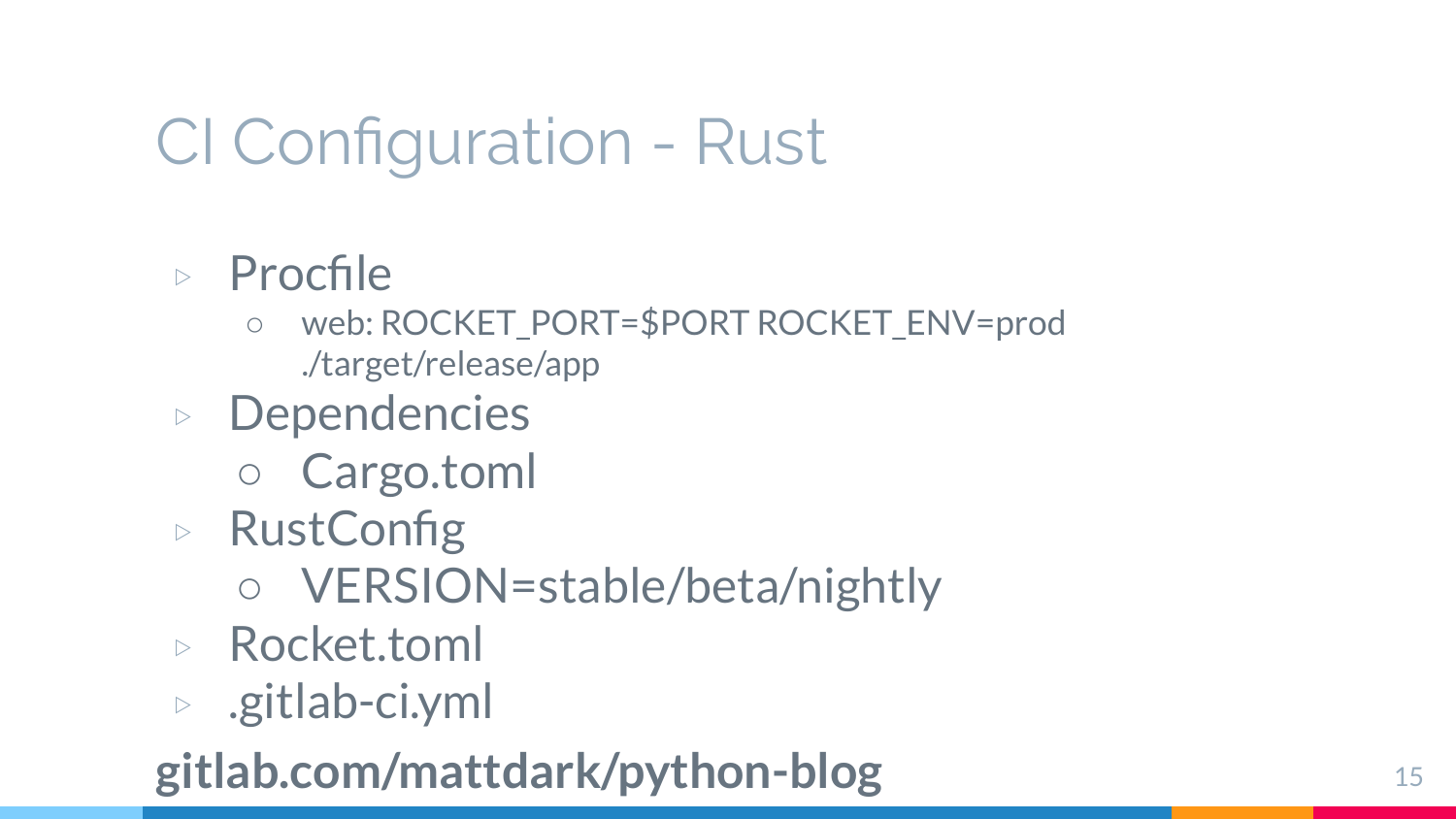

# Continuous Integration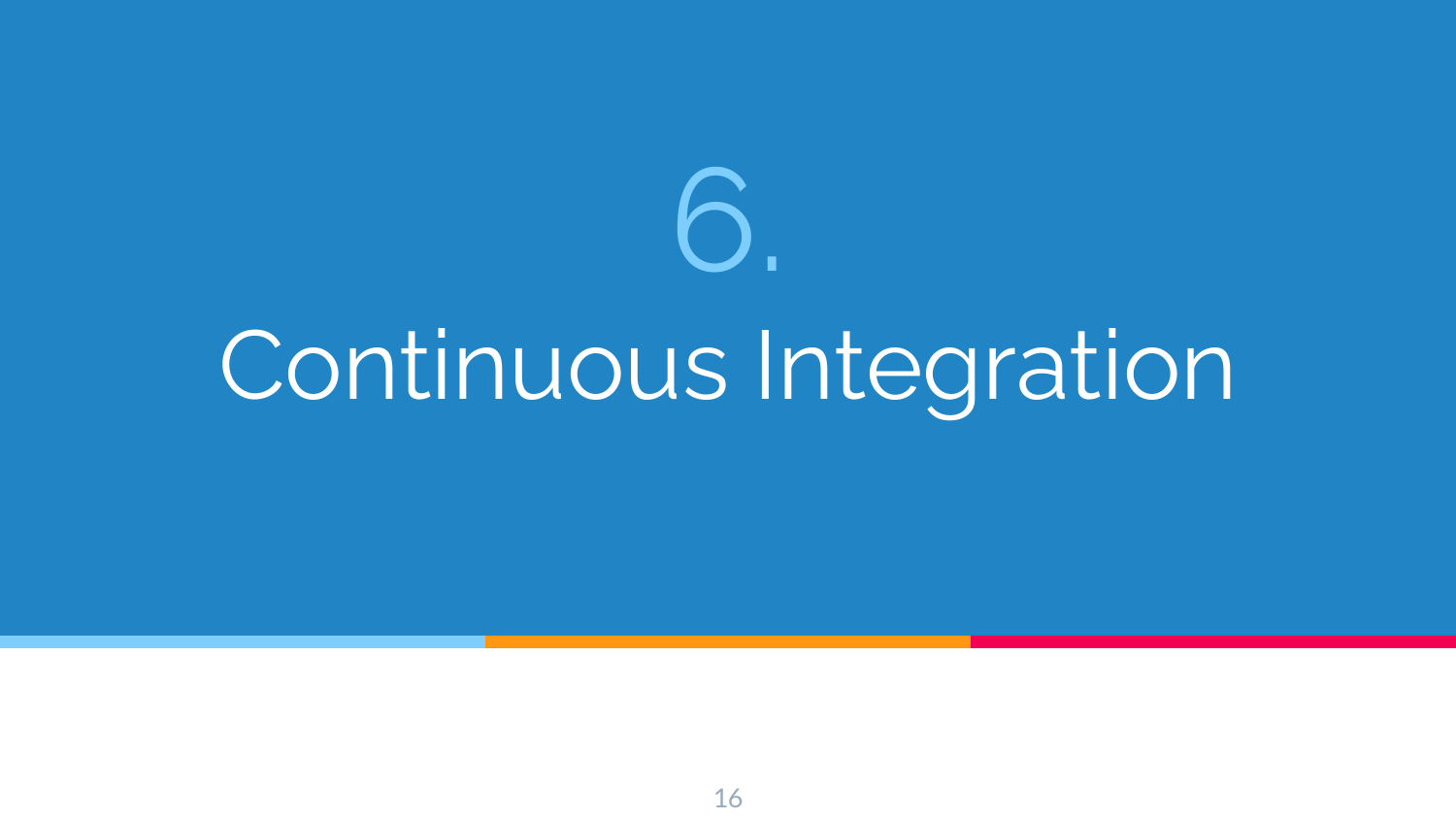## Repository - Configuration

- ▷ Bash script (Procfile)
	- ROCKET\_PORT=\$PORT ROCKET\_ENV=prod ./target/release/rust-python-demo
- ▷ Dependencies
	- Cargo.toml
	- pyproject.toml
- ▷ Dockerfile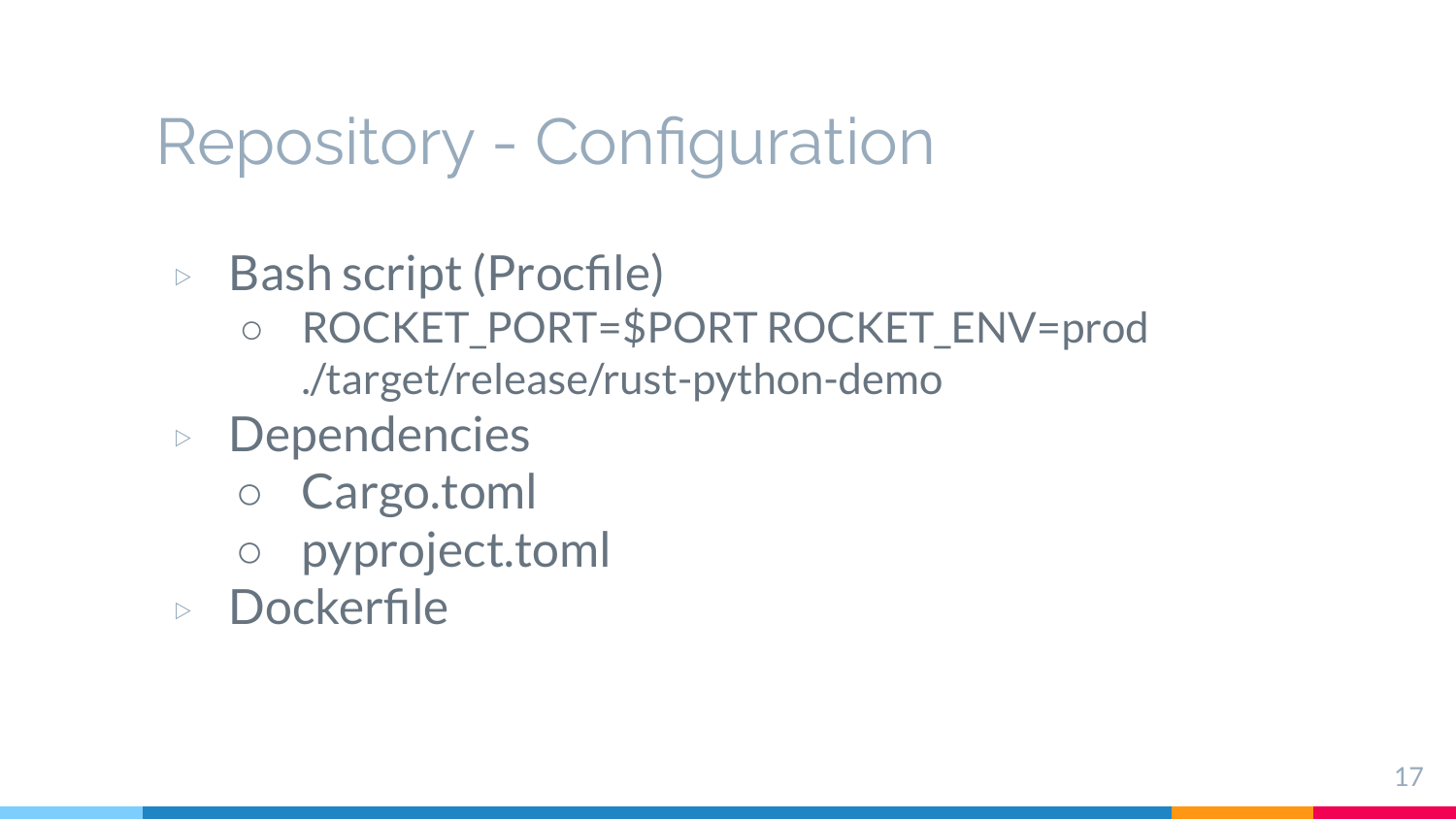## **Repository - Configuration**

pyproject.toml

- **Specify Python runtime**  $\triangleright$
- **Firebase library and its**  $\triangleright$ dependencies

#### $\bullet\bullet\bullet$

[tool.poetry] name = "rust-python-demo" version =  $"0.1.0"$  $description = ""$ authors = ["Mario García <iscmariog@gmail.com>"]

[tool.poetry.dependencies]  $python = "3.7.3"$ firebase =  $"*"$  $python-*jwt* = "*"$  $\alpha$ cloud = " $\star$ " sseclient =  $"*"$  $pycrypto = "**"$ requests-toolbelt =  $"*"$ 

[tool.poetry.dev-dependencies]

[build-system] requires =  $['poetry>=0.12"]$ build-backend = "poetry.masonry.api"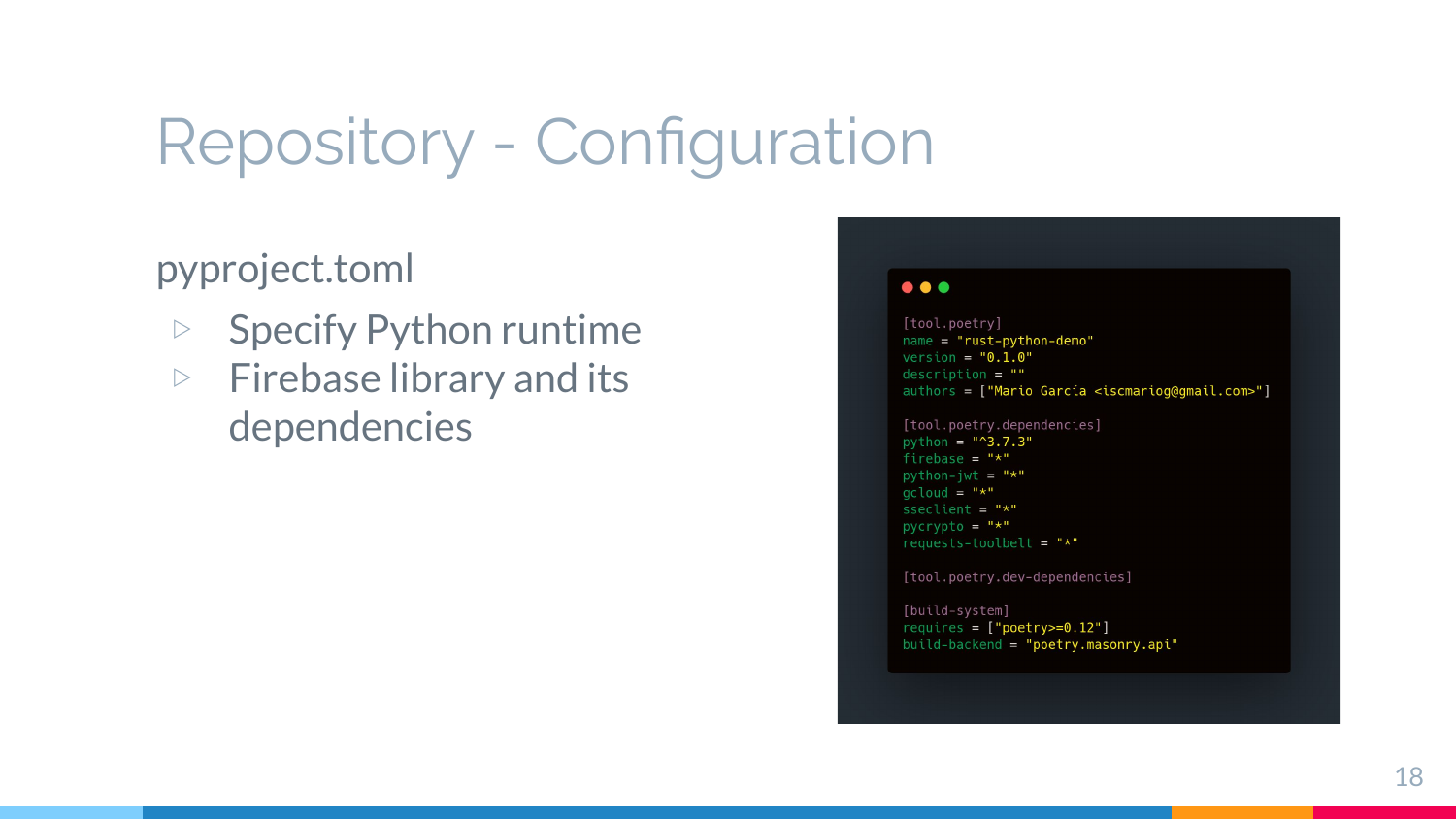## **Repository - Configuration**

#### Cargo.toml

- Serde  $\triangleright$
- $\triangleright$  Rocket
- $\triangleright$  CPython

#### $\bullet\bullet\bullet$

[package]  $name = "rust-python-demo"$ version =  $"0.1.0"$  $authors = ['mattdark"]$ edition =  $"2018"$ 

[dependencies]  $serde = "1.0.117"$ serde derive =  $"1.0.117"$ serde json =  $"1.0.59"$  $rocket = "0.4.6"$ 

[dependencies.cpython] version =  $"0.5"$ features =  $['python-3-7"]$ 

[dependencies.rocket\_contrib] version =  $"0.4"$ features = ["handlebars\_templates"]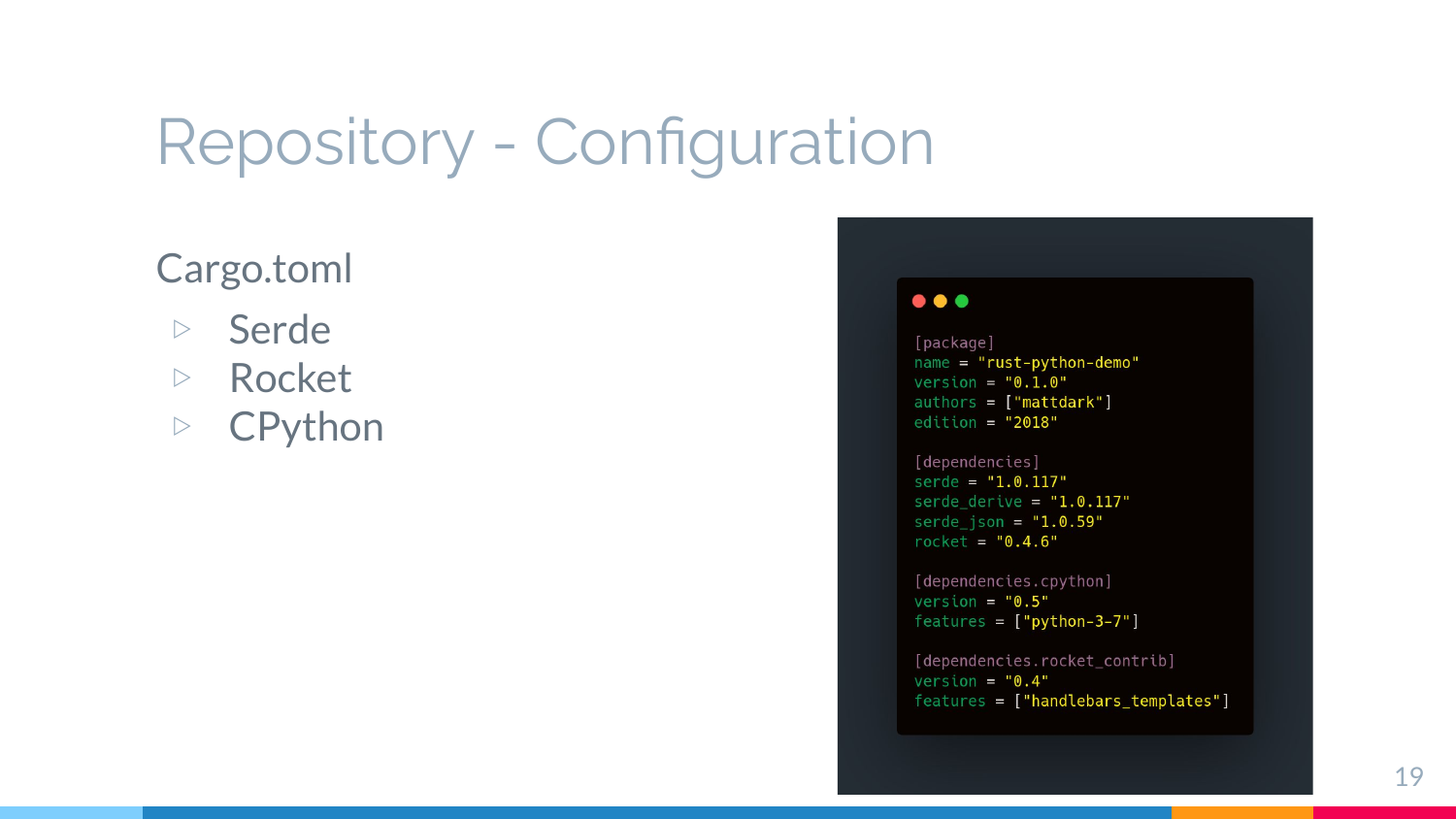## Heroku - Configuration

- ▷ Create new app
- ▷ Add Python buildpack
- ▷ Add Rust buildpack
- ▷ Go to dashboard.heroku.com/account
	- Copy API Key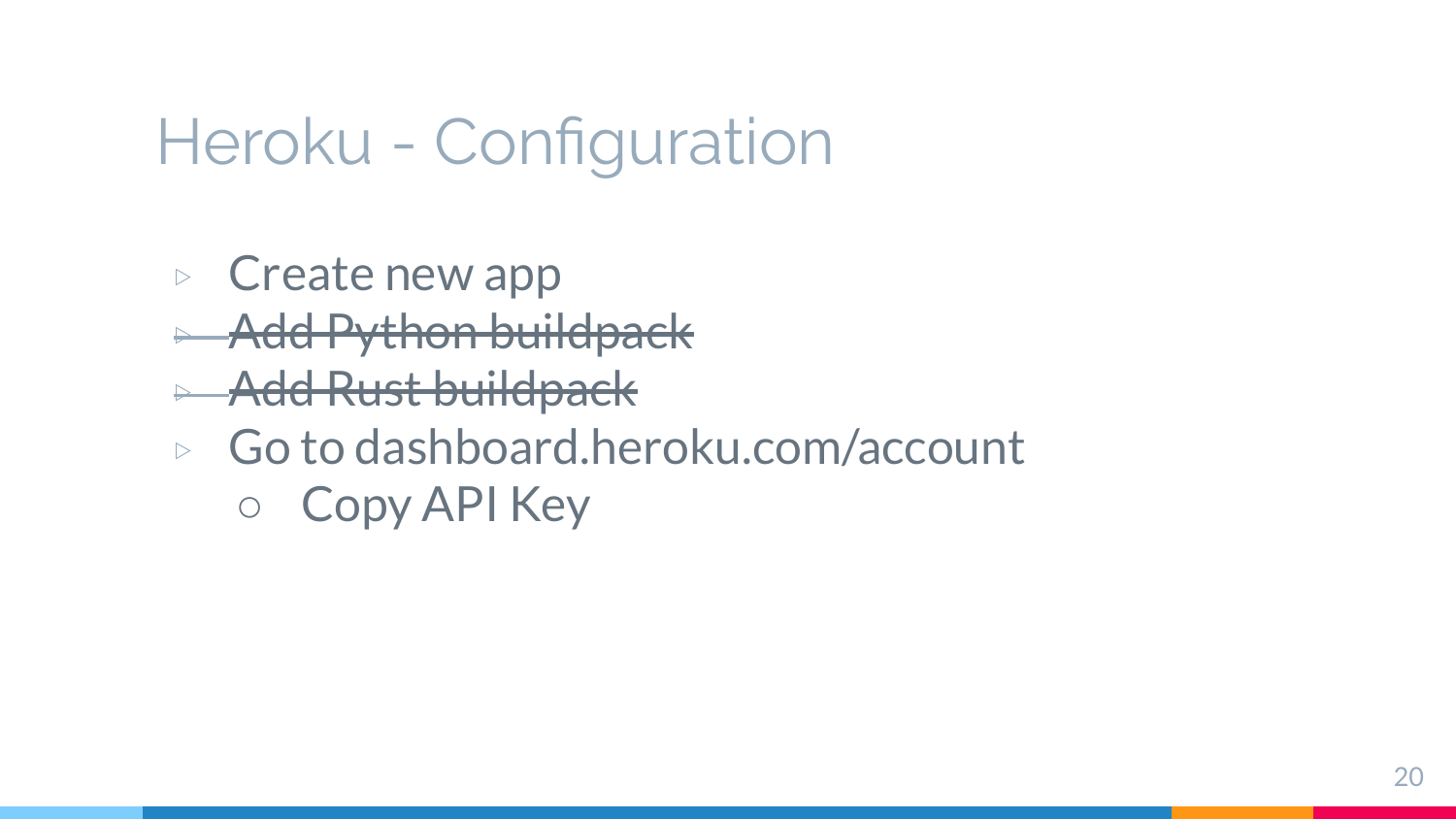## GitLab CI - Configuration

## ▷ Configure GitLab CI

- $\circ$  Go to Settings  $\rightarrow$  CI/CD
- Click Expand in the Variables section
- Add HEROKU\_API\_KEY variable and paste the API Key in the Value field

#### Variables <sup>O</sup>

Environment variables are applied to environments via the runner. They can be protected by only exposing them to protected branches or tags. Additionally, they can be masked so they are hidden in job logs, though they must match certain regexp requirements to do so. You can use environment variables for passwords, secret keys, or whatever you want. You may also add variables that are made available to the running application by prepending the variable key with K8S\_SECRET\_. More information

| Var<br>*********************<br>× | Type | Key                   | Value | Protected | Masked | <b>Environments</b> |  |
|-----------------------------------|------|-----------------------|-------|-----------|--------|---------------------|--|
|                                   |      | <b>HEROKU API KEY</b> |       |           |        | All (default)       |  |

#### Collapse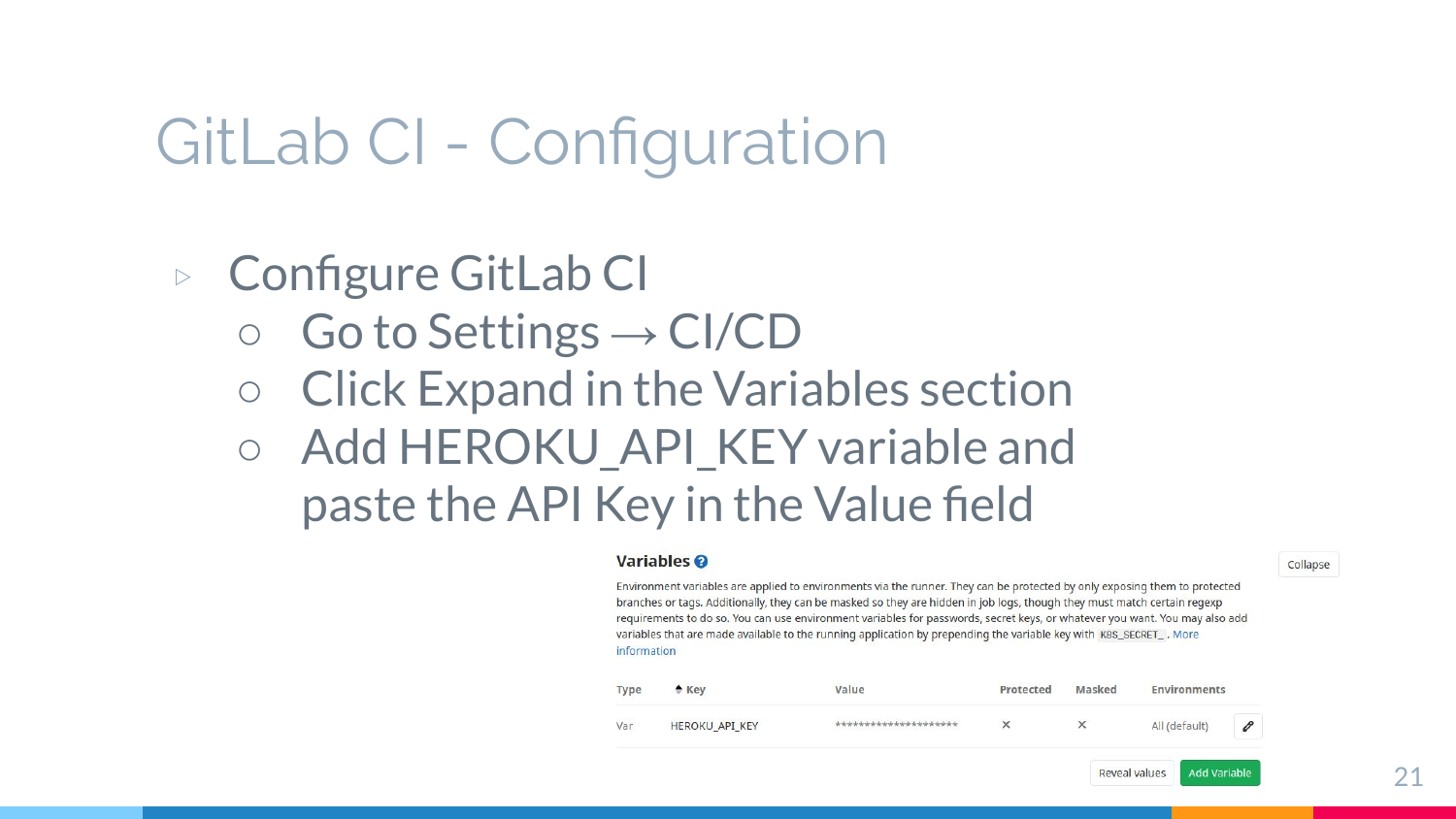## GitLab CI - Configuration

## ▷ Create '.gitlab-ci.yml'

#### $\bullet\bullet\bullet$

```
build:
  only:
    - master
  image: registry.gitlab.com/majorhayden/container-buildah
  stage: build
  variables:
   STORAGE_DRIVER: "vfs"
   BUILDAH_FORMAT: "docker"
  before_script:
    - dnf install -y nodejs
    - curl https://cli-assets.heroku.com/install.sh | sh
    - sed -i '/^mountopt =.*/d' /etc/containers/storage.conf
  script:
    - buildah bud --iidfile iidfile -t rust-python-demo:$CI_COMMIT_SHORT_SHA .
    - buildah push --creds=_:$(heroku auth:token) $(cat iidfile) registry.heroku.com/rust-python-
demo/web
```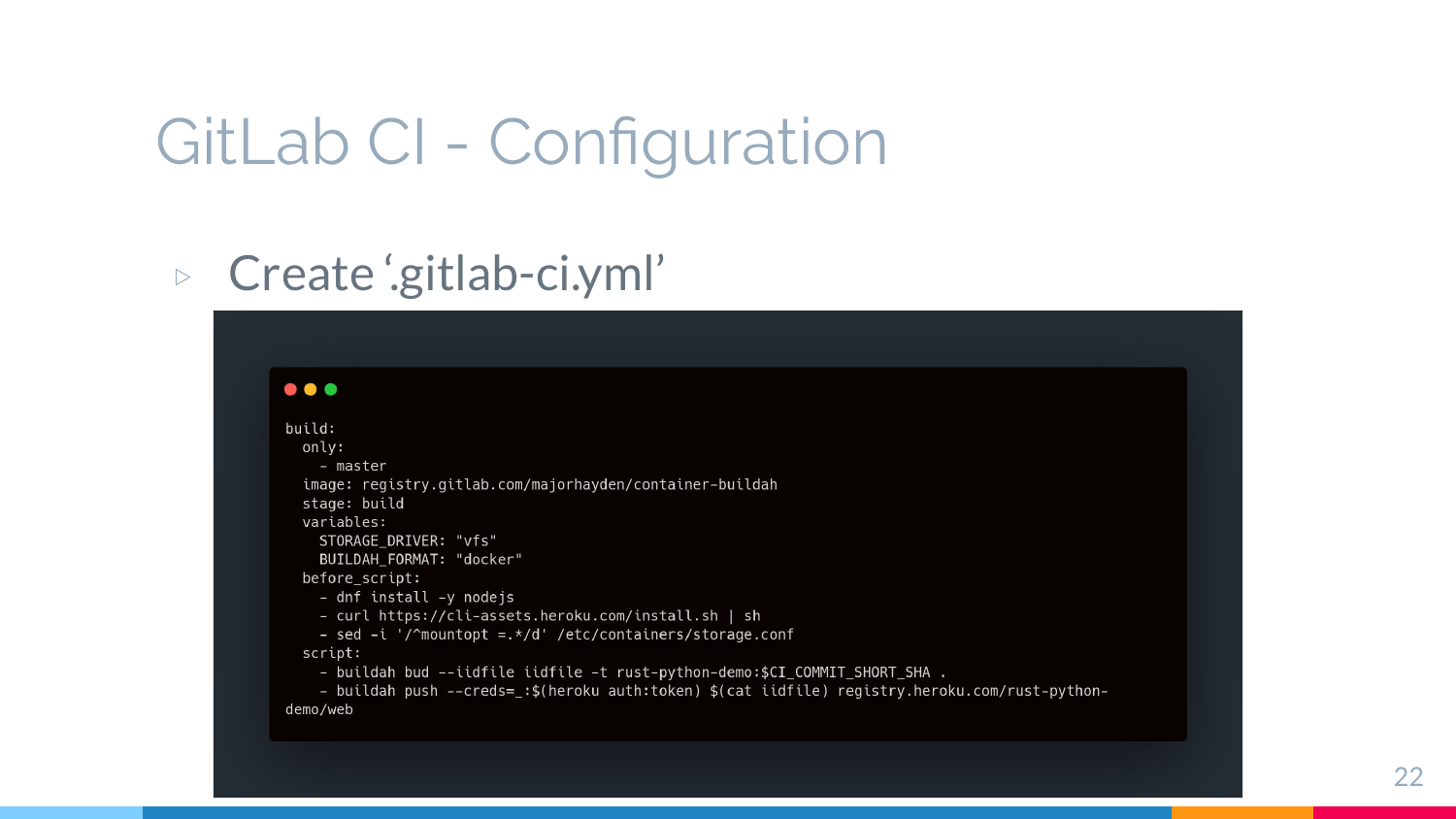## GitLab CI - Configuration

▷ Create '.gitlab-ci.yml'

#### $\bullet\bullet\bullet$

release: only: - master image: node:10.23-alpine stage: release before\_script: - apk add curl bash - curl https://cli-assets.heroku.com/install.sh | sh script: - heroku container: release -a rust-python-demo web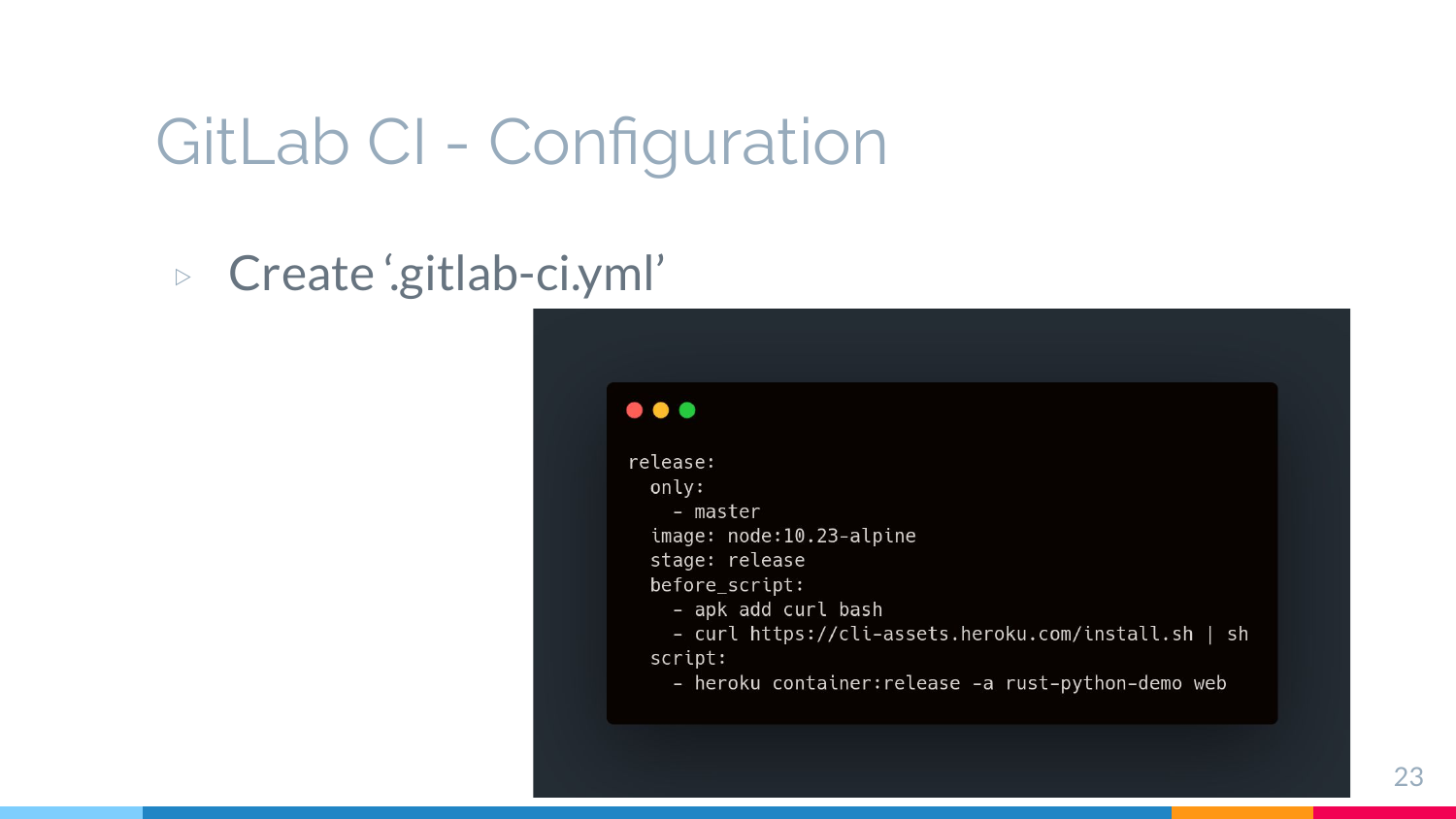Thanks! Questions?

@mariogmd dev.to/mattdark gitlab.com/mattdark/rust-python-demo